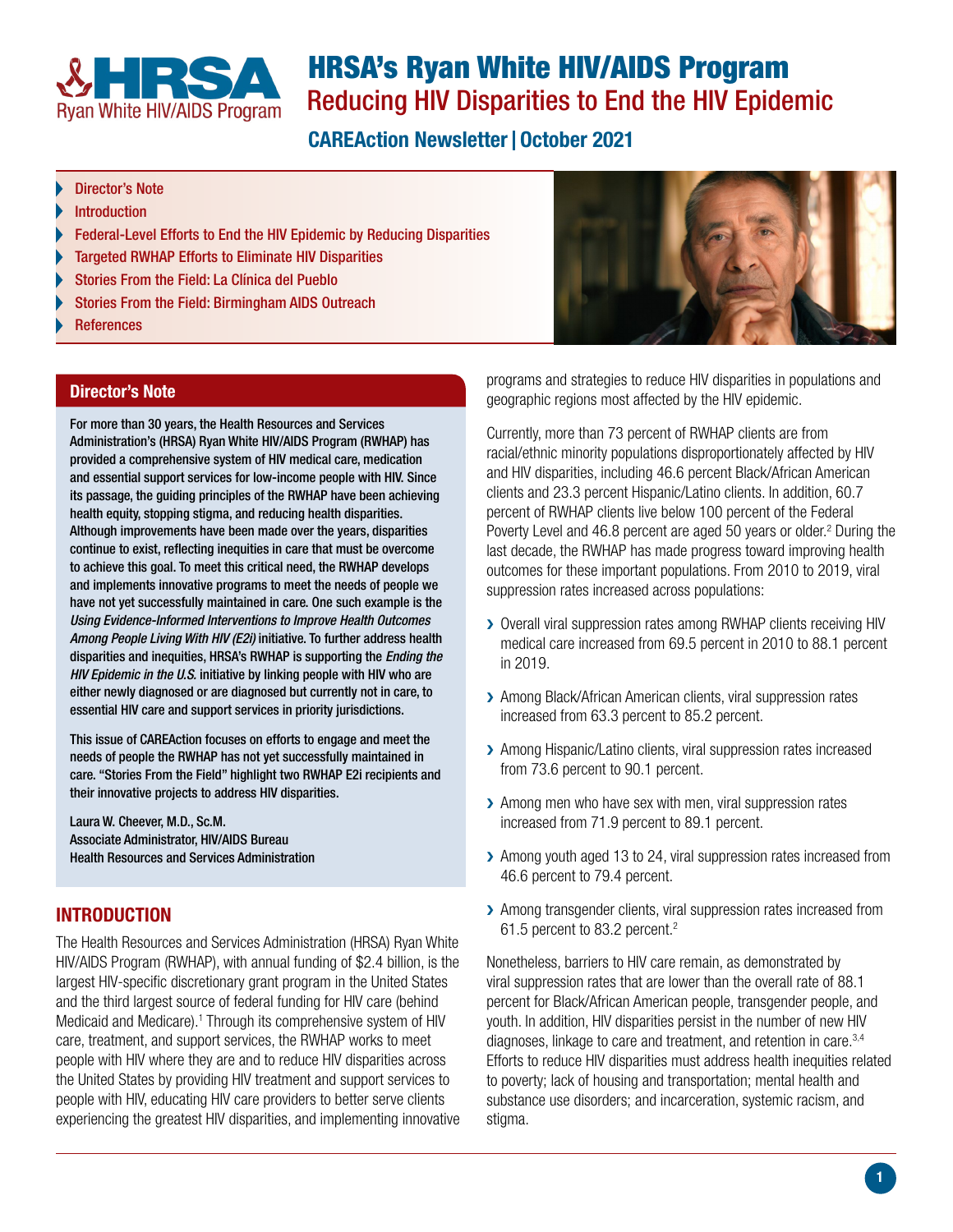#### <span id="page-1-0"></span>FEDERAL-LEVEL EFFORTS TO END THE HIV EPIDEMIC BY REDUCING DISPARITIES

In recent years, initiatives have been implemented at the federal level to respond to the HIV epidemic and reduce HIV disparities. One such initiative is the [National HIV/AIDS Strategy.](https://www.hiv.gov/federal-response/hiv-national-strategic-plan/hiv-plan-2021-2025) Goal 3 of the Plan focuses on reducing HIV-related disparities and health inequities. The federal government also launched the *[Ending the HIV Epidemic in the U.S.](https://www.hiv.gov/federal-response/ending-the-hiv-epidemic/overview)* (EHE) initiative in 2019, which began in 2020 and aims to end the HIV epidemic in the United States by reducing new HIV diagnoses by 90 percent by 2030. The EHE initiative supports the rapid infusion of resources, expertise, and technology into jurisdictions where more than 50 percent of HIV diagnoses occur. For the RWHAP, these resources allow providers in the selected jurisdictions to increase treatment and care of newly diagnosed people with HIV and implement HIV prevention efforts.<sup>[5](#page-3-0)</sup>

HRSA's RWHAP has been supporting the EHE initiative since its inception. In addition to Fiscal Year (FY) 2020 funding, HRSA awarded approximately \$99 million to 61 RWHAP recipients in priority jurisdictions in FY 2021 to link people with HIV who are newly diagnosed—or who have been diagnosed, but currently are not in care—to essential HIV care and treatment and support services and to provide workforce training and technical assistance. RWHAP recipients of EHE funding have been developing and implementing local EHE plans to focus on populations that are affected disproportionally by HIV. For example, the Kentucky Department of Health uses EHE funding to deliver RWHAP services to clients with HIV, including people of color, transgender people, people who inject drugs, and incarcerated people.

### EXAMPLES OF FOCUSED RWHAP EFFORTS TO REDUCE HIV DISPARITIES

In addition to providing HIV treatment and support services to lowincome populations, the RWHAP is dedicated to eliminating HIV disparities through needs assessment, community engagement, quality improvement efforts, and focused programs, such as the RWHAP Part F Special Projects of National Significance (SPNS). The RWHAP supports other efforts, as well:

- > [Building Futures: Supporting Youth Living With HIV](https://targethiv.org/library/hrsa-hab-building-futures-supporting-youth-living-hiv) identified best practices for enhancing services to youth with HIV, aged 13 to 24 years, to improve outcomes in retention and viral suppression. Project activities resulted in the development of a toolkit and fourpart webinar series to help RWHAP recipients improve outcomes in this population.
- > [Building Leaders of Color Living With HIV \(BLOC\)](https://targethiv.org/ta-org/blochiv) trains people of color with HIV to be engaged fully as participants on planning bodies, medical and support care teams, boards of directors, and other efforts to achieve goals of the HIV National Strategic Plan. BLOC hosts annual training events, such as a national training for transgender women of color with HIV and tailored trainings for youth of color with HIV aged 18 to 24 years.

> Using Evidence-Informed Interventions to Improve Health Outcomes [Among People Living With HIV \(E2i\)](https://targethiv.org/e2i) is a SPNS initiative that provides support for the implementation of evidence-informed interventions to reduce HIV-related health disparities and improve outcomes, including retention in care, treatment adherence, and viral suppression. The Stories From the Field feature two E2i RWHAP SPNS implementation sites.

The RWHAP also has developed resources for providing care to people with HIV aged 50 and older, including [fact sheets and technical expert](https://hab.hrsa.gov/publications/hivaids-bureau-fact-sheets)  [panel summaries](https://hab.hrsa.gov/publications/hivaids-bureau-fact-sheets) and [reference guides.](https://hab.hrsa.gov/clinical-quality-management/clinical-care-guidelines-and-resources) In addition, the RWHAP Part F AIDS Education & Training Center National Coordinating Resource Center has a collection of [resources for adults over 50](https://aidsetc.org/topic/adults-over-50).

### STORIES FROM THE FIELD: LA CLÍNICA DEL PUEBLO

La Clínica del Pueblo, a community-based health organization and Federally Qualified Health Center, serves a diverse Latino community in Washington, D.C., and Prince George's County, Maryland. An RWHAP SPNS implementation site, La Clínica del Pueblo offers integrated HIV services to approximately 4,500 to 5,000 clients each year, including medical care; medical case management; mental health and substance use disorder services; and linguistic services. According to Ana Catalina Garcia, Lead Grants and Contracts Specialist, "La Clínica del Pueblo was founded in response to the health needs of immigrants from El Salvador, Honduras, and Guatemala who arrived after fleeing the civil war in Central America in the 1980s." La Clínica del Pueblo continues to serve Central American immigrants, a population affected by health disparities and social determinants of health, such as poverty, discrimination, trauma from violence and persecution in the clients' home countries and during immigration, and high rates of depression.

Because behavioral health issues can affect adherence to HIV care and treatment negatively, La Clínica del Pueblo implemented the Collaborative Care Model (CoCM) intervention to increase access to mental health services for their clients with HIV. HRSA's RWHAP funded this intervention through its Part F SPNS program, *Using Evidence-Informed Interventions to Improve Health Outcomes Among People Living With HIV* initiative. The main goal of the intervention was to improve adherence, engagement, and retention in care by integrating behavioral health services in a primary care setting in which three key bilingual providers—the primary care provider, a behavioral health care manager, and a psychiatric consultant—work together to serve a shared caseload of clients. According to Oscar Flores, Lead Behavioral Therapist, allowing clients to access mental health services in a primary care setting is important because "our population carries a lot of stigma toward behavioral health and mental health. They don't want to see a therapist because it's not viewed well in the community; they prefer to access behavioral health services through their primary care provider because there is a more trusting relationship." During the three-year intervention, Flores managed a caseload of 45 HIV patients and developed care plans to address and reduce depression through cognitive behavioral therapy sessions. Flores explained, "It's very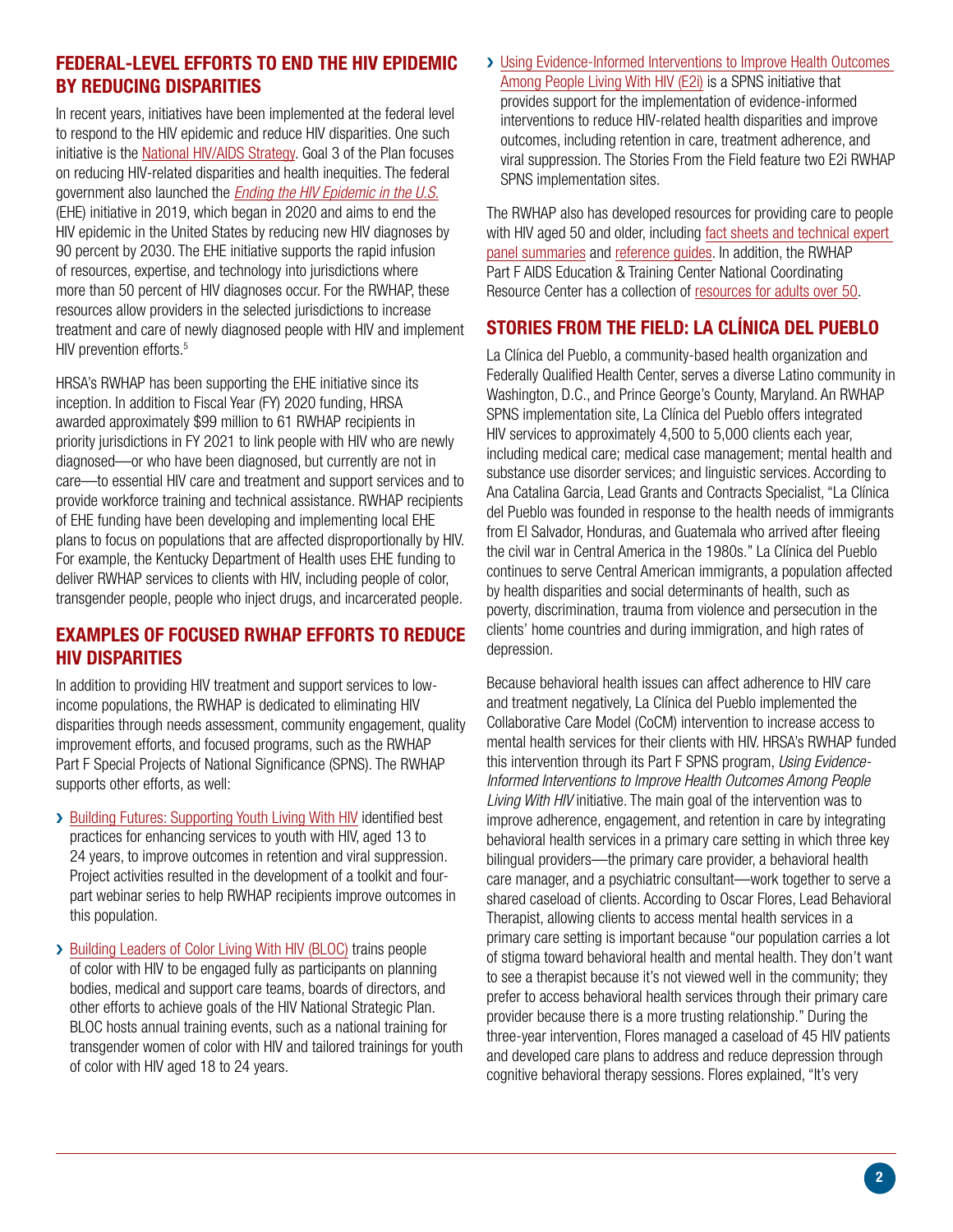<span id="page-2-0"></span>

*La Clínica del Pueblo staff Belen Saravia, Mental Health Program Coordinator, and Johanna Arias, Mental Health Therapist, conduct a virtual meeting to discuss patients.*

hands on. We administer the PHQ-9 [Patient Health Questionnaire-9] to evaluate whether the patient's [depression] symptoms are reduced. If not, the team will meet and figure out what's getting in the way. The psychiatrist can also recommend psychotropic [medications] if the behavioral health intervention is not enough."

*"La Clínica del Pueblo launched the It's Okay/Se Vale campaign to communicate that it is okay to feel depressed, and it is also okay to seek help."*

 $\lambda_{\rm s}$ 

 $\mathcal{R}_{\mathbf{z}}$ 

To strengthen the CoCM, La Clínica del Pueblo expanded the intervention's core team with bilingual registered nurses, health navigators, and care coordinators. These staff provided additional layers of supportive care and HIV navigation services to respond to the unique social determinants of health and barriers to care affecting the community, such as cultural stigma around mental health. To further address stigma and demystify the issues of depression, substance use disorder, trauma, and HIV status, La Clínica del Pueblo launched the *It's Okay/Se Vale* campaign to communicate that it is okay to feel depressed, and it is also okay to seek help. La Clínica del Pueblo also responded to health literacy challenges experienced by many clients. For example, Angela Suarez, Program Evaluation Manager, noted, "We modified the PHQ-9, and staff administered a Spanish version to address varying levels of literacy among our patients."

According to Suarez, although the intervention evaluation is still underway, preliminary data analyses demonstrate improved HIV Continuum of Care among participants, as measured by engagement and retention in care, number of prescriptions for HIV medications, and viral suppression rates. Staff attributed these successes to the

culturally competent services they offered to clients. Garcia concluded that the intervention "definitely improved access to quality specialized and linguistically competent psychiatric care, which are extremely hard to find."

## STORIES FROM THE FIELD: BIRMINGHAM AIDS **OUTREACH**

Birmingham AIDS Outreach (BAO), located in Birmingham, Alabama, enhances the quality of life for people with HIV or at-risk for HIV and for the LGBTQ+ community through outreach, age-appropriate prevention education, and supportive services. BAO primarily serves clients in Jefferson County and six additional counties in the Birmingham–Hoover metropolitan area. As a HRSA RWHAP Part F SPNS implementation site, BAO recently completed its *Transgender Health Education and Affirmation Learning (T-HEAL)* project, focused on improving health outcomes for transgender women with HIV enrolled in the Healthy Divas intervention. The goals of the Healthy Divas intervention were to link (or re-engage) and retain transgender women with HIV in care and help them reach and maintain viral suppression through achievement of the clients' gender and health and wellness goals. The intervention also aimed to provide transgender women with tools and services that promote accessing genderaffirming health care, such as hormone replacement therapy (HRT). According to Christa Brown, Director of Prevention and Outreach Programs at BAO, "We know that transgender individuals are at higher risk for acquiring HIV in their lifetime and face disparities and stigma within the health care system, but before T-HEAL, BAO never had a program that was designed to address this population. By making the transgender population the focus of this project, we are helping to reduce health care inequities."

Recruitment to the T-HEAL project consisted of referrals from BAO staff, the Magic City Wellness Center, and community partners. T-HEAL staff also promoted the intervention through flyers that were placed in the community, posts to BAO's Facebook page, and word-of-mouth at local HIV events. In addition, participants were a significant source of peer referrals and helped to build community trust. When COVID-19 lockdowns were put in place, the team focused on recruitment and client engagement through telephone sessions and drive-through services. As a result of these efforts, 43 transgender women were recruited into the project. Once enrolled, staff worked with participants to identify and address their needs and barriers to care, including such issues as domestic violence, unstable housing, unemployment, and food insecurity.

The Healthy Divas intervention included education, support group sessions, counseling, HIV and HRT medical care, case management services, employment skills-building, housing assistance, and other activities. As described by Brown, "The intervention consisted of six individual sessions led by peer navigators and one group session led by a peer navigator and a physician who answered questions about HIV care and gender-affirming care." Brown added that because "sex work is a reality for many clients, we educated them on how to engage in safe sex, and how to prevent STIs and HIV coinfection." To eliminate